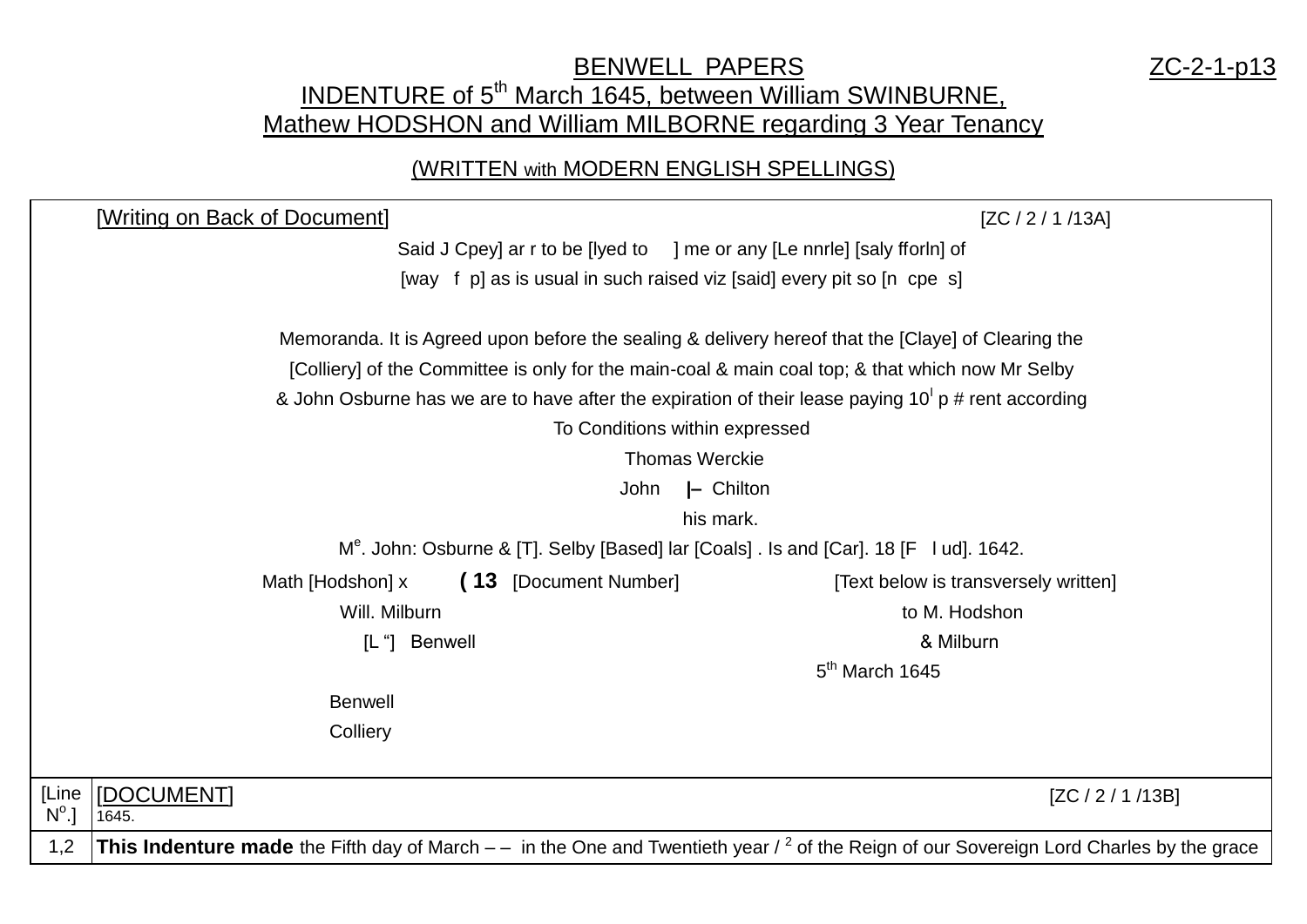3,4 of God King of England Scotland or & / <sup>3</sup> France and Ireland defender of the faith &c: **Between** William Swinburne of Captheaton in / <sup>4</sup> the 5 County of Northumberland Esquire on the one party, and Mathew Hodshon of Benwell in the County of / <sup>5</sup> Northumberland aforesaid 6 Sentleman, and William Milborne of the Town of Newcastle upon Tyne in the County of the / <sup>6</sup> same Town Hostman on the other party, 7 **Witness's** that the said William Swinburne for and in Consideration of / <sup>7</sup> the rent hereafter reserved, Has demised granted and to farm let, 8 and by these parties doth demise / <sup>8</sup> grant and to farm let, unto the said Mathew Hodshon and William Milborne their Executors 9,10 |administrators / <sup>9</sup> and assigns, **All** that the said William Swinburne his Sixth part of All those Mines and seams of Coals / <sup>10</sup> Called and known 11 by what name or names soever belonging and appertaining unto him the said William / <sup>11</sup> William Swinburne, which Can shall or may be had 12 sought won wrought obtained gained procured and  $/12$  gotten, Forth and out of those his Mines of Coals lying amongst the Copy-hold Land in 13 Benwell aforesaid in / <sup>13</sup> the said County of Northumberland either in Common or in several, Also the half part of <sup>^</sup><all> the Coals in 14 Scotswood and / <sup>14</sup> his Coals under his Several Closes in Benwell aforesaid (excepting such part and parts of these said Coals as John 15,16  $/$ <sup>15</sup> Osborne has now in his possession) belonging unto the said William Swinburne, Together also with free  $/$ <sup>16</sup> liberty to dig sink rid work and 17  $\parallel$  make pit and pits trench and trenches grove and groves, and to / <sup>17</sup> drive drift and drifts water-gate and water-gates, and to do and performer 18 whatsoever else, that shall be  $\ell^{18}$  needful necessary fitting and Convenient, to be made done and wrought, (as well) for the winning obtaining 19,20 of / <sup>19</sup> Coals (as also) for the avoiding and Conveying of water and Styth, together w<sup>t</sup> sufficient and Convenient Way-leave / <sup>20</sup> ground-room 21 and heap-room, (as well) for the laying and placing of all such Coals stones sand gravel and other rubbish  $\ell^{21}$  which shall proceed and Come 22 forth and out of the said Coal-mines and seams of Coals above mentioned (as also) for the  $\ell^{22}$  loading Carrying and Conveying of the same 23 over along and through the land and ground of him the said,  $\sqrt{23}$  William Swinburne the nearest and most Convenient way or ways towards the 24 River of Tyne, Together with  $\ell^{24}$  sufficient staith leave and all staith rooms at Scotswood in the County of Northumberland aforesaid, for such 25,26 Coals /  $^{25}$  of such as shall [be] wrought and gotten forth of the grounds of him the said William Swinburne, together with free /  $^{26}$  leave and 27 | liberty to erect build make and sett up hovels shed [milnes] stables lodges and engines within the  $/27$  foresaid grounds (as well) for the setting 28 laying and placing of workmen as workhorses, which shall be used / <sup>28</sup> and employed in and about the said Coal-mines and Coal-works./ **To** 29 **have and to hold** All the said / <sup>29</sup> Coal-mines Coal-pit and Coals above mentioned and every of them with Their appurtenances, and all and  $30$  singular other the /  $30$  premisses above by these parties demised and granted, or mentioned or intended to be demised or granted, and every 31,32  $\frac{31}{32}$  part and parcel thereof, unto the said Mathew Hodshon and William Milborne their Executors administrators and  $\frac{32}{3}$  assigns, From the 33  $\frac{1}{2}$  feast of St: Martin the Bishop in Winter now last past before the Date hereof, unto the  $\frac{1}{3}$  full end and term of Three vears. From thence next 34 ensuing and fully to be Complete and ended. **Yielding** / <sup>34</sup> and paying quarterly and every quarter during the said term accounting Three 35 months to the quarter, unto / <sup>35</sup> the said William Swinburne his heirs Executors or assigns, For every Ton of Coals which shall be won wrought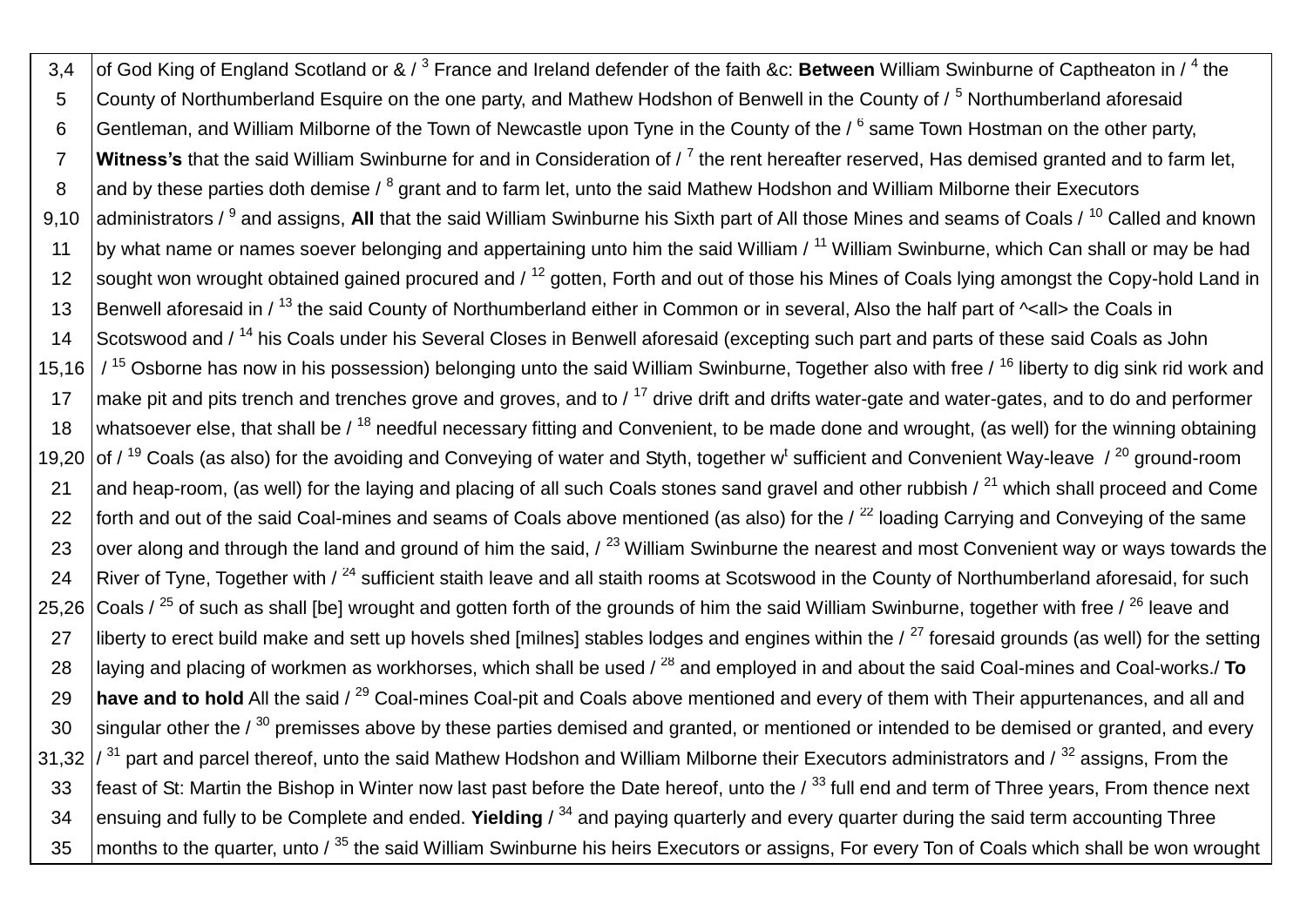36,37  $\frac{1}{36}$  and gotten forth and out of the said demised premisses accounting Forty Fothers to a Ton, every Fothers Containing  $\frac{37}{3}$  Seven Bolls at 38 the Staith Newcastle upon Tyne usual Coal measure, the some of Ten shilling p Ton of / <sup>38</sup> lawful money of England, And if it shall happen the 39 foresaid rent above reserved to be behind and unpaid  $\lambda^{39}$  in part or in all over or after any of the said day or times above limited in which the 40 same ought to be paid, by the space  $\ell^{40}$  of Fourteen days the same being lawfully demanded. That then it shall and may be lawful to and for 41 Ithe said William / <sup>41</sup> Swinburne his heirs Executors and administrators, into and upon all the Coals which shall be won wrought and gotten 42 forth and out of  $/42$  the said demised premisses to enter and destroy, and the distress and distresses there found the same to take load and 43.44 Carry / <sup>43</sup> every part and [parcel] thereof together or with the arr[ damage to Doc. ], if any such be, be [fully] satisfied Contented and / <sup>44</sup> paid. / 45 **And if** it shall happen that no sufficient distress or distresses Can or may be found within or upon / <sup>45</sup> the said demised premisses answerable 46  $\,$  to the said rent above mentioned, where upon the said rent may be levied /  $^{46}$  in manner aforesaid. That then it shall and may be lawful to and 47  $\,$  for the said William Swinburne his heirs /  $^{47}$  Executors and assigns, into all and singular the said demised premisses with appurtenances and 48 every part and parcel thereof  $/$ <sup>48</sup> wholly to re-enter retain repossess have again and re-enjoy, as in his and their first and former estate, and 49 the said / <sup>49</sup> Mathew Hodshon and William Milborne and either of them and the Executors administrators and assigns of them and either of 50.51  $\frac{1}{50}$  them, thereof and there-from utterly to expel put out and amove, any thing aforesaid or here upon to be Construed  $\frac{1}{51}$  to the Contrary 52 hereof in any wise notwithstanding./ **And the said** Mathew Hodshon and William Milborne / <sup>52</sup> for them selves their Executors administrators 53 and assigns, Do Covenant promises and grant by these parties, To and / 53 with the said William Swinburne his heirs Executors and 54 administrators, That they the said Mathew Hodshon or/ <sup>54</sup> William Milborne their Executors administrators or assigns or some of them, shall at  $55$  the end and expiration of every Three /  $55$  months during the said term, Come to a [just] and true account and reckoning to and with the said 56 William / <sup>56</sup> Swinburne his heirs Executors or assigns, what numbers and quantities of Coals as are won wrought and gotten forth

[Second Page] [ZC / 2 / 1 /13C]

1  $\frac{1}{4}$  and out of the said demised premisses, and at the end and expiration of every Three months, they the said Mathew Hodshon / <sup>2</sup> and 2,3 YWilliam Milborne their Executors administrators or assigns, shall satisfy Content and paid, or Cause to be paid / <sup>3</sup> unto the said William 4 Swinburne his heirs Executors or assigns, All and every such sum and sums of money /  $^4$  after the rate and price above mentioned as shall 5  $\,$  then appear to be due unto him or them for and in respect of /  $^5$  the Coals which shall be then won wrought and gotten forth and out of the 6 said demised premisses in several or in / <sup>6</sup> Common without further drift or delay, **And also** that the said Mathew Hodshon and William 7,8 |Milborne / <sup>7</sup> their Executors or administrators, shall duly pay, unto the said William Swinburne his heirs or assigns, the rent / <sup>8</sup> of Ten shillings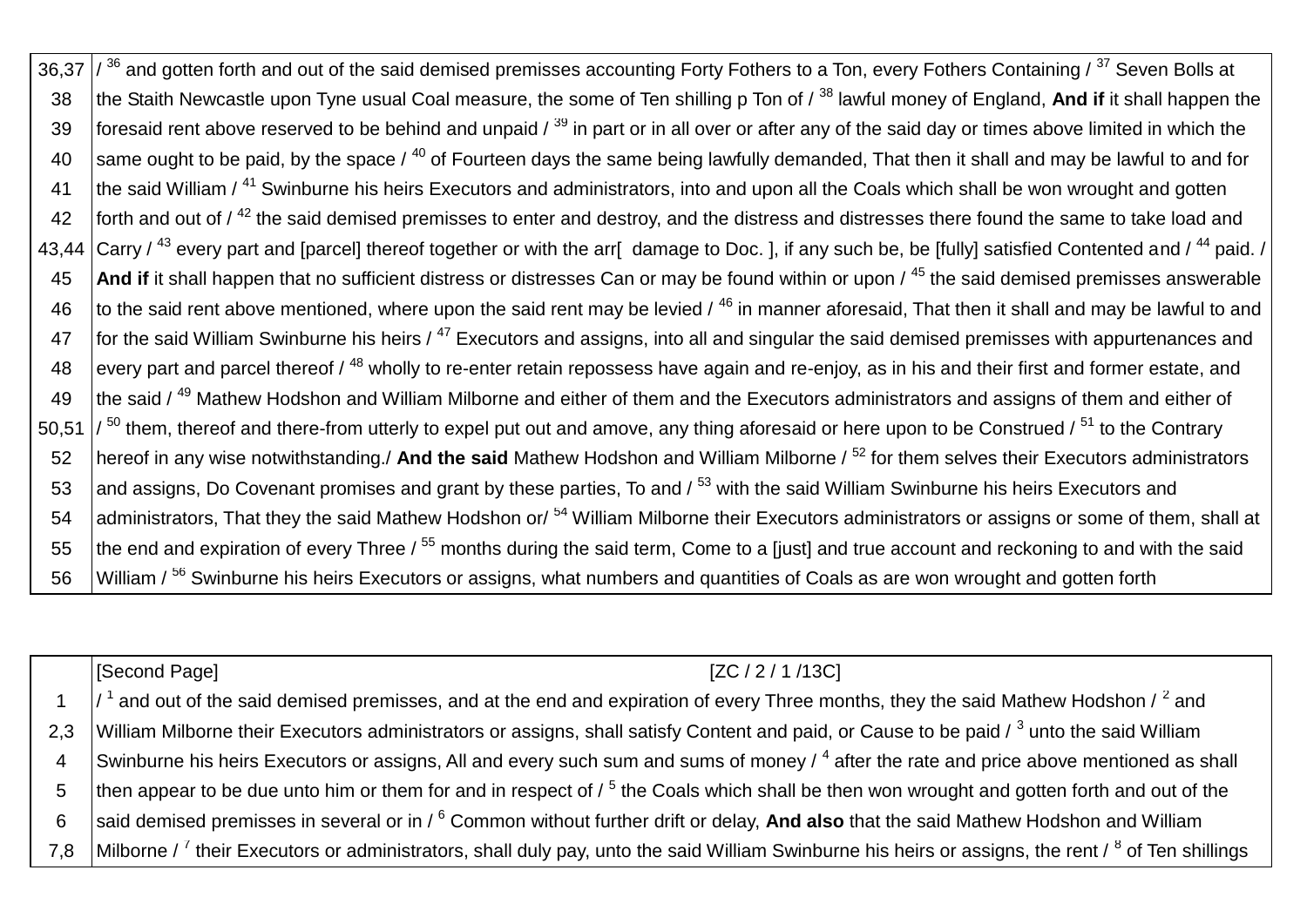9 | of lawful English money for every Ten of Coals which shall be won wrought and gotten out of the said / <sup>9</sup> Demised premisses unto the said 10 William Swinburne his heirs Executors or administrators in manner and form aforesaid  $\ell^{10}$  and shall take such Course which the Committee 11 for the County of Northumberland, That he said rent of Ten shillings  $/11$  p Ton Come Clear and freely unto the said William Swinburne his heirs 12 Executors or assigns without any Charge  $\ell^{12}$  to be imposed upon the said rent, and without any encumbrance or Cost whatsoever (except 13 general Ceases) (if any  $\ell^{13}$  be laid upon the whole Colliery of Benwell, and then if any such be it is bare according to a Sixth part through 14,15 / <sup>14</sup> the whole Lordship of Benwell aforesaid./ **And the said** William Swinburne for himself his heirs Executors / <sup>15</sup> administrators and assigns, 16 doth Covenant promises and grant by these parties. To and with the said Mathew Hodshon / <sup>16</sup> and William Milborne their Executors 17 administrators and assigns, That if the said Mathew Hodshon or William / <sup>17</sup> Milborne their Executors administrators or assigns or any of them, 18 have at the end and expiration of the said term of  $/18$  Three years, since any pit or pits within the said demised premisses ready Convenient 19 and profitable for working of Coals / <sup>19</sup> wherein or whereat the said Mathew Hodshon and William Milborne their Executors or assigns shall at 20,21 the end  $\ell^{20}$  of the foresaid term, either Content and pay, or Cause to be repaid, unto the said Mathew Hodshon or William  $\ell^{21}$  Milborne their 22 Executors or all and every such sum and sums of money, as they the said Mathew Hodshon / <sup>22</sup> and William Milborne their Executors or 23 administrators have defrayed disbursed or laid forth For about touching and  $\ell^{23}$  Concerning the winning working gaining and getting of the 24 same pit or pits trench or trenches or the driving of  $\ell^{24}$  any drift or drifts any manner of way howsoever, ([Or] otherwise) shall permit and suffer 25  $\,$  them the said Mathew / <sup>25</sup> Hodshon and William Milborne their Executors administrators and assigns, in the year next following after the end of 26.27 the / <sup>26</sup> said term hereby granted, to win work obtain and get forth and out of the said demised premisses, such and so /  $^{27}$  many Coals at the 28  $\,$  rate and price above mentioned, as will amount unto and Counterpart the Charges expenses /  $^{28}$  and sums of money, which shall be so 29 expended disbursed or laid forth in and about the winning working gaining  $/29$  and getting of such pit or pits any manner of way howsoever,

30 without any let stop trouble hindrance or [any]  $/30$  molestation of the said William Swinburne his heirs Executors or assigns or any of them, or 31 of any other person or persons / <sup>31</sup> whatsoever, Claiming by From or under him or them or any of them, **And also** that he the said William 32.33 Swinburne /  $^{32}$  his heirs Executors and administrators, shall pay and discharge or Cause to be paid and discharged, All Ceasement /  $^{33}$  which 34 the said demised premisses shall be justly and equally Charged with all during the said term hereby granted  $\frac{1}{34}$  and thereof and of every part 35 and parcel thereof, shall Clearly acquit and discharge the said Mathew Hodshon and William  $\frac{35}{3}$  Milborne their Executors and administrators 36 and likewise the said demised premisses and every of them, And further / <sup>36</sup> that they the said Mathew Hodshon and William Milborne their  $37$  Executors administrators and assigns, shall and may /  $37$  From henceforth for and during all the said term of Three years by virtue of these 38 parties, according to the  $\ell^{38}$  tenor and true meaning hereof, peaceably and quietly have hold occupy enter into possess and enjoy, All the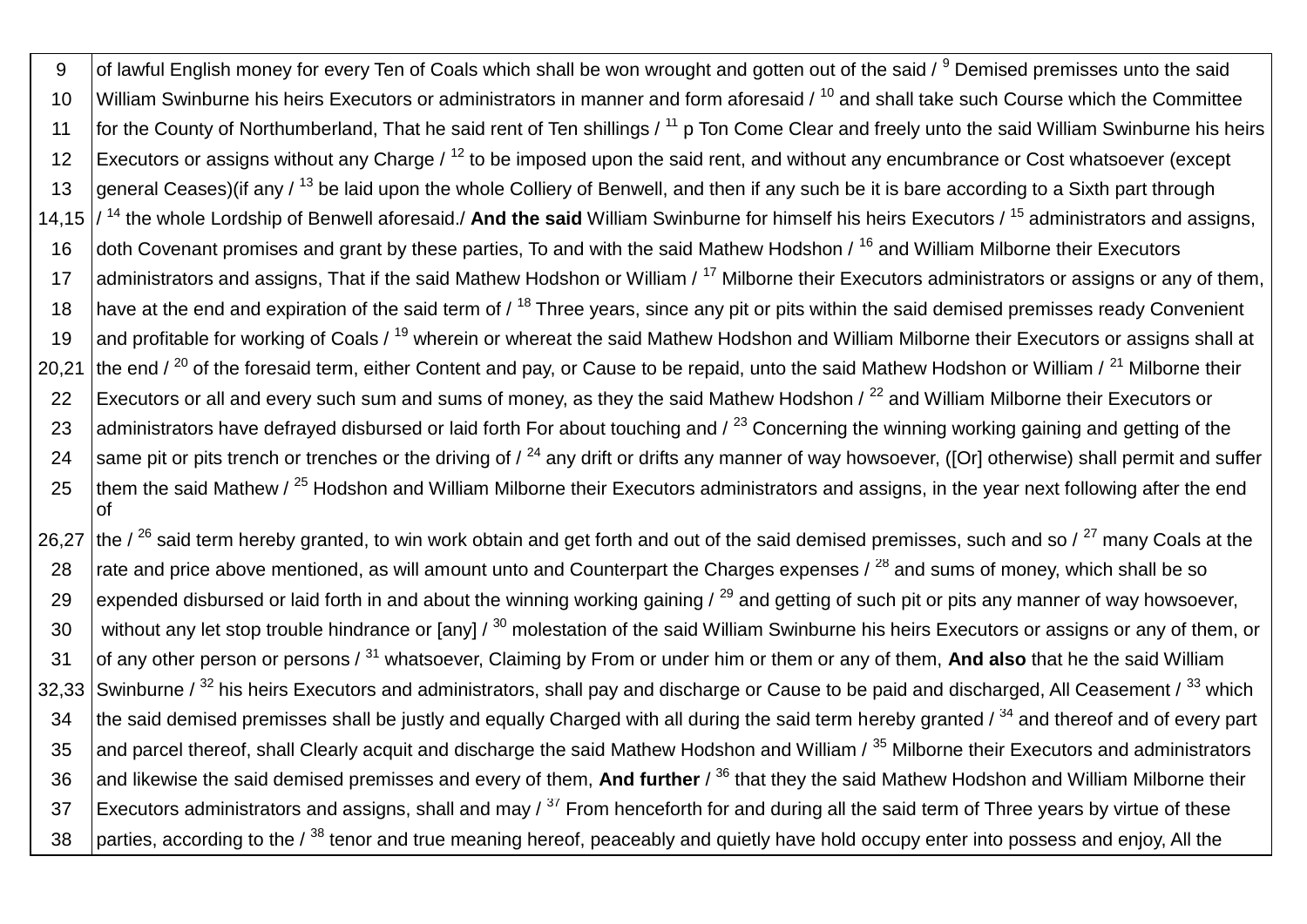|    | 39,40 $\frac{1}{39}$ premised premisses with appurtenances above by these parties demised and granted or mentioned or intended to be $\frac{40}{3}$ demised or                                                                                                                                                                                                                                            |
|----|-----------------------------------------------------------------------------------------------------------------------------------------------------------------------------------------------------------------------------------------------------------------------------------------------------------------------------------------------------------------------------------------------------------|
| 41 | granted and every part and parcel hereof (except before excepted) without any let trouble denial / <sup>41</sup> Molestation interruption or disturbance of                                                                                                                                                                                                                                               |
| 42 | the said William Swinburne his heirs Executors administrators or $/$ <sup>42</sup> assigns or any of them, or any other person or persons having or lawfully                                                                                                                                                                                                                                              |
| 43 | Claiming any right title or / <sup>43</sup> interest in or to the premisses above mentioned or any part or parcel thereof, in by from or under his or their or                                                                                                                                                                                                                                            |
|    | 44,45 any $/$ <sup>44</sup> of their right title interest means Cause Consent or procurement./ In witness whereof the said parties to $/$ <sup>45</sup> these part Indentures                                                                                                                                                                                                                             |
| 46 | Interchangeably have set their hand and seals the day and year first above written. / <sup>46</sup> Anno Domini / 1545 /                                                                                                                                                                                                                                                                                  |
| 47 | Signed sealed and delivered                                                                                                                                                                                                                                                                                                                                                                               |
| 48 | $\ln$ [the] part of $\left[\frac{1}{\sqrt{1+\frac{1}{1+\frac{1}{1+\frac{1}{1+\frac{1}{1+\frac{1}{1+\frac{1}{1+\frac{1}{1+\frac{1}{1+\frac{1}{1+\frac{1}{1+\frac{1}{1+\frac{1}{1+\frac{1}{1+\frac{1}{1+\frac{1}{1+\frac{1}{1+\frac{1}{1+\frac{1}{1+\frac{1}{1+\frac{1}{1+\frac{1}{1+\frac{1}{1+\frac{1}{1+\frac{1}{1+\frac{1}{1+\frac{1}{1+\frac{1}{1+\frac{1}{1+\frac{1}{1+\frac{1}{1+\frac{1}{1+\frac{1$ |
| 49 | <b>Thomas Werckie</b>                                                                                                                                                                                                                                                                                                                                                                                     |
| 50 | John I- Chilton                                                                                                                                                                                                                                                                                                                                                                                           |
| 51 | his mark.                                                                                                                                                                                                                                                                                                                                                                                                 |
|    |                                                                                                                                                                                                                                                                                                                                                                                                           |

## (WRITTEN with OLD ENGLISH SPELLINGS)

| [Writing on Back of Document]                                                                                |                          | [ZC / 2 / 1 / 13A]                                                       |  |  |
|--------------------------------------------------------------------------------------------------------------|--------------------------|--------------------------------------------------------------------------|--|--|
|                                                                                                              |                          | [sd] J Cpey] ar r to be [lyed to ] me or any [Le nnrle] [saly fforln] of |  |  |
| [way f p] As is vsuall in such rased viz [sd] every pit so [n cpe s]                                         |                          |                                                                          |  |  |
| Memord. It is Agreed vpon before the sealeing & deliverey hearof that the Claye of Cleareing the             |                          |                                                                          |  |  |
| [Colyeaie] of the Committe is only for the mainecoll & maine coll topp; & that w <sup>c</sup> h now m' selby |                          |                                                                          |  |  |
| & John osburne hath wee are to have after the experecion of ther lease paying $101$ p # rent according       |                          |                                                                          |  |  |
| To Condicions w <sup>t</sup> hin expressed                                                                   |                          |                                                                          |  |  |
| Thomas werckie                                                                                               |                          |                                                                          |  |  |
| $\vdash$ Chilton<br>John                                                                                     |                          |                                                                          |  |  |
| his mark.                                                                                                    |                          |                                                                          |  |  |
| $Me$ . Jo: Osb & [T]. Selby [Bases] lar [Coles]. Is and [Car]. 18 [F   ud]. 1642.                            |                          |                                                                          |  |  |
| Math H[o]dsh[ $\vert x \vert$                                                                                | (13<br>[Document Number] | [Text below is transversely written]                                     |  |  |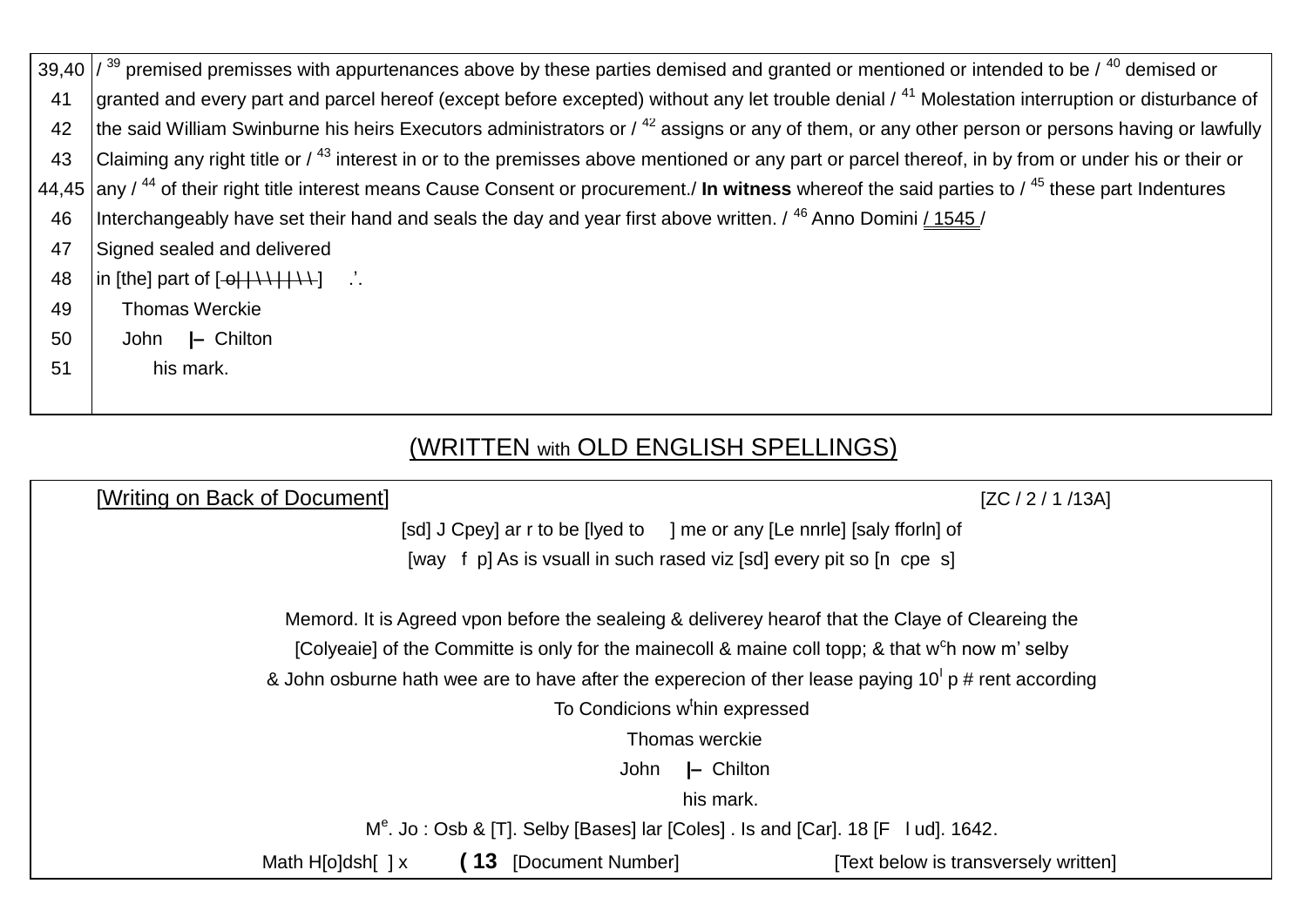| Will. Milburn           |                                                                                                                                    | to M. Hodshon      |  |  |  |  |  |
|-------------------------|------------------------------------------------------------------------------------------------------------------------------------|--------------------|--|--|--|--|--|
| [L "]<br><b>Benwell</b> |                                                                                                                                    | & Milburn          |  |  |  |  |  |
|                         | $5th$ March 1645                                                                                                                   |                    |  |  |  |  |  |
|                         | <b>Benwell</b>                                                                                                                     |                    |  |  |  |  |  |
|                         | Colliery                                                                                                                           |                    |  |  |  |  |  |
|                         |                                                                                                                                    |                    |  |  |  |  |  |
| [Line<br>$N^{\circ}.$   | [DOCUMENT]<br>1645.                                                                                                                | [ZC / 2 / 1 / 13B] |  |  |  |  |  |
| 1                       | <b>This Indenture made</b> the Fift day of march $-$ in the One and Twentith yeare $-$                                             |                    |  |  |  |  |  |
| $\overline{2}$          | of the Raigne of our Sou'aigne Lord Charles by the grace of God Kinge of England Scotland or &                                     |                    |  |  |  |  |  |
| 3                       | Frannce and Ireland defender of the faieth &c: Betweene William Swinborne of Captheaton in                                         |                    |  |  |  |  |  |
| 4                       | the Countie of Northumberland Esquire on thone ptie, and Mathew Hodshon of Benwell in the Countie of                               |                    |  |  |  |  |  |
| 5                       | Northumberland aforesaid Gontleman, and William Milborne of the Towne of Newcastle vpon Tyne in the Countie of the                 |                    |  |  |  |  |  |
| 6                       | same Towne Hostman on thother ptie, Witnesseth that the said William Swinborne for and in Consideracon of                          |                    |  |  |  |  |  |
| 7                       | the rent hearafter reserved, Hath demised graunted and to farme letten, and by theise pwtes doth demise -                          |                    |  |  |  |  |  |
| 8                       | graunt and to farme lett, vnto the said Mathew Hodshon and William Milborne theare Execato's administrato's                        |                    |  |  |  |  |  |
| 9                       | and assignes, All that the said William Swinborne his Sixt pte of All those Mynes and seames of Coles -                            |                    |  |  |  |  |  |
| 10                      | Called and knowne by what name or names soeuer belonging and apptayneing vnto him the said William –                               |                    |  |  |  |  |  |
| 11                      | William Swinborne, w <sup>c</sup> h Cann shall or maie be hadd sought wonn wrought obtayned gayned procured and -                  |                    |  |  |  |  |  |
| 12                      | gotten, Forth and out of those his Mynes of Coles lying amongst the Coppie hould Lande in Benwell aforesaid in -                   |                    |  |  |  |  |  |
| 13                      | the said Countie of Northumberland either in Com'on or in se'v'all, Also the half pte of $\sim$ all> the Coles in Scoteswood and - |                    |  |  |  |  |  |
| 14                      | his Coles vnder his Se'v'all Closes in Benwell aforesaid (excepting such pte and ptes of theise said Coles as John -               |                    |  |  |  |  |  |
| 15                      | Osborne hath nowe in his possession) belonging vnto the said William Swinborne, Together also w <sup>t</sup> free -                |                    |  |  |  |  |  |
| 16                      | libertie to digg sincke ridd worke and make pitt and pittes trench and trenches grove and groves, and to -                         |                    |  |  |  |  |  |
| 17                      | drive drifte and driftes watergaite and watergaites, and to doe and p'forme whatsoever ells, that shall be -                       |                    |  |  |  |  |  |
| 18                      | needefull necessarie fitting and Convenient, to be made done and wrought, (aswell) for the wyneing obtayneing of                   |                    |  |  |  |  |  |
| 19                      | Coles (as also) for the avoyding and Conveying of water and Styth, together w <sup>t</sup> sufficient and Convenient Wayleave      |                    |  |  |  |  |  |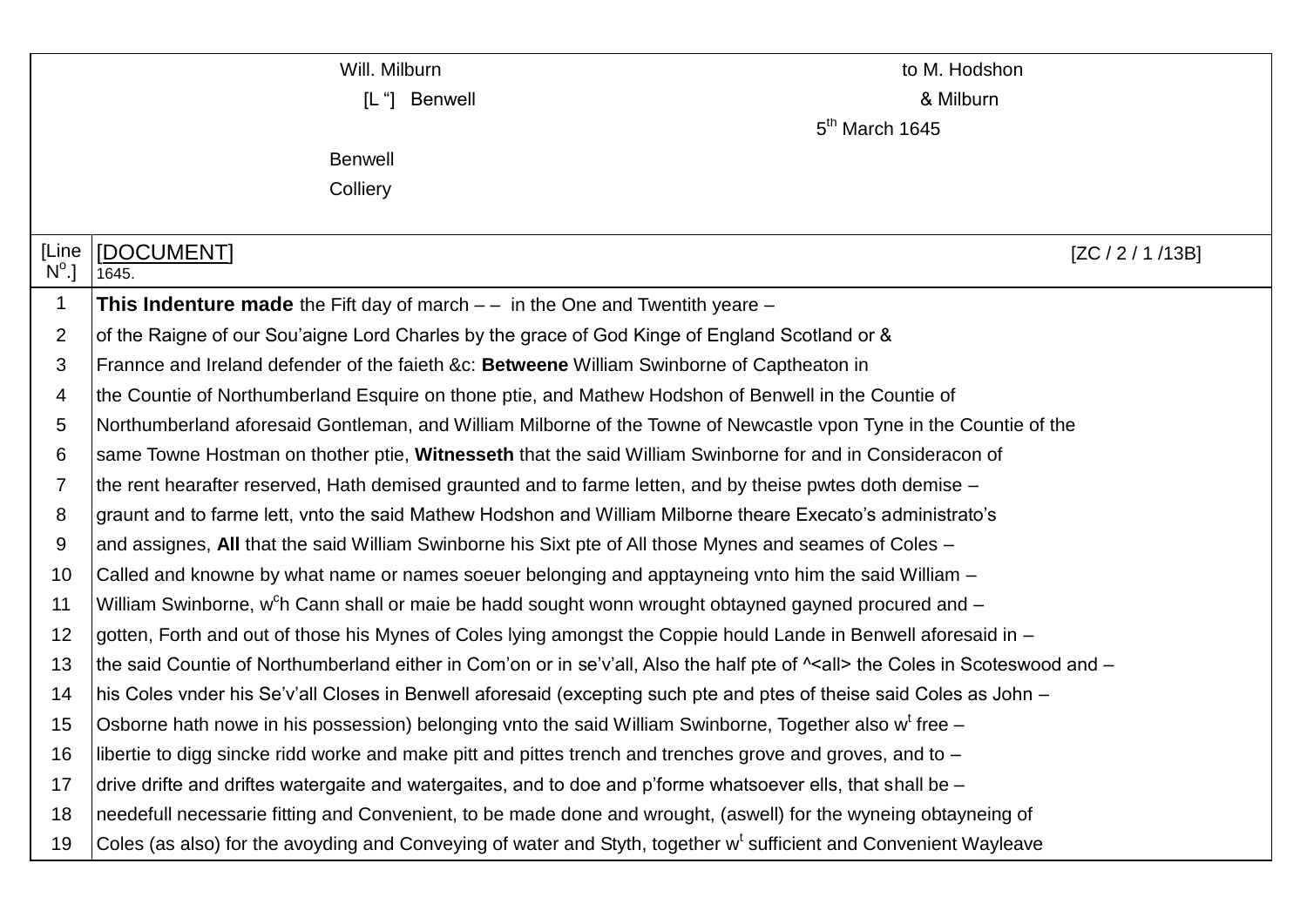20 groundroome and heaperoome, (aswell) for the laying and placeing of all such Coles stones sand gravell and other rubbishe  $21$  $c$ h shall proceed and Come forth and out of the said Colemynes and seames of Coles above [monconed] (as also) for the  $-$ 22 loading Carrying and Conveying of the same over along and throughe the lande and grounde of him the said,  $-$ 23 William Swinborne the nearest and moste Convenient waie or waies towards the Ryver of Tyne, Together w<sup>t</sup>h – 24 Sufficient staieth leave and  $\sim$ all> staieth roomes att Scoteswood in the Countie of Northumberland aforesaid, for such Coles – 25  $\,$  of such as shall [be] wrought and gotten forth of the [gr]oundse of him the said William Swinborne, together w<sup>r</sup> free – 26 Heave and libertie to erecte buyld make and sett upp hovells sheede mylnes stables lodges and engynes w<sup>t</sup>hin the 27 |foresaid grounds (aswell) for the setting laying and placeing of workemen as workehorses, w<sup>c</sup>h shall be vsed – 28 and ymployed in and about the said Colemynes and Coleworkes./ **To have and to houlde** All the said – 29  $\,$  Colemynes Colepitte and Coles above menconed and ev'y of them w<sup>t</sup>h Theare apperten'nces, and all and sing'lar other the 30 p'misses above by theise pwtes demised and graunted, or menconed or intended to be demised or graunted, and ev'y 31 pte and pcell theareof, vnto the said Mathew Hodshon and William Milborne theare Executo's administrato's and – 32 assignes, From the feast of St: Martine the Bushopp in Winter nowe last past before the Date heareof, vnto the – 33 full end and tearme of Three yeares, From thence next ensewing and fully to be Compleate and ended. **Yeilding** 34 and paying quarterly and ev'y quarter during the said tearme accompting Three monethes to the quarter, vnto  $-$ 35 Ithe said William Swinborne his heires Executo's or assignes, For ev'y Tonn of Coles w<sup>c</sup>h shall be wonne wrought – 36 and gotten forth and out of the said demised p'misses accompting Fortie Fouthers to a Tonn, ev'y Feothers Contayneing 37 Seaven Bowles att the Staieth Newcastle vpon Tyne vsuall Cole measure, the some of Tenn shillinge p Tonn of 38 lawfull money of England, **And if** it shall happen the foresaid rent above reserved to be behind and vnpaied – 39  $\,$  |in pte or in all over or after any of the said daies or tymes above lymitted in w<sup>c</sup>h the same ought to be paied, by the space 40 of Fourteene daies the same being lawfully demaunded, That then it shall and maie be lawfull to and for the said William – 41 Swinborne his heires Executo's and administrato's, into and vpon all the Coles w<sup>c</sup>h shall be wonn wrought and gotten forth and out of -42 the said demised p'misses to enter and distroyue, and the distresse and distresses theare found the same to take load and Carry – 43  $\,$  ev'y pte and pce[II] theareof together or w<sup>t</sup>h the arr[ damage to Doc. ], if any such be, be fu[IIy] satisfyed Conte[n]ted and – 44 paied. / **And if** it shall happen that no sufficient distresse or distresses Cann or maie be found w<sup>t</sup> hin or vpon 45 the said demised p'misses annswerable to the said rent above menconed, wheare vpon the said rent maie be leaveyed – 46 in manner aforesaid, That then it shall and maie be lawfull to and for the said William Swinborne his heires –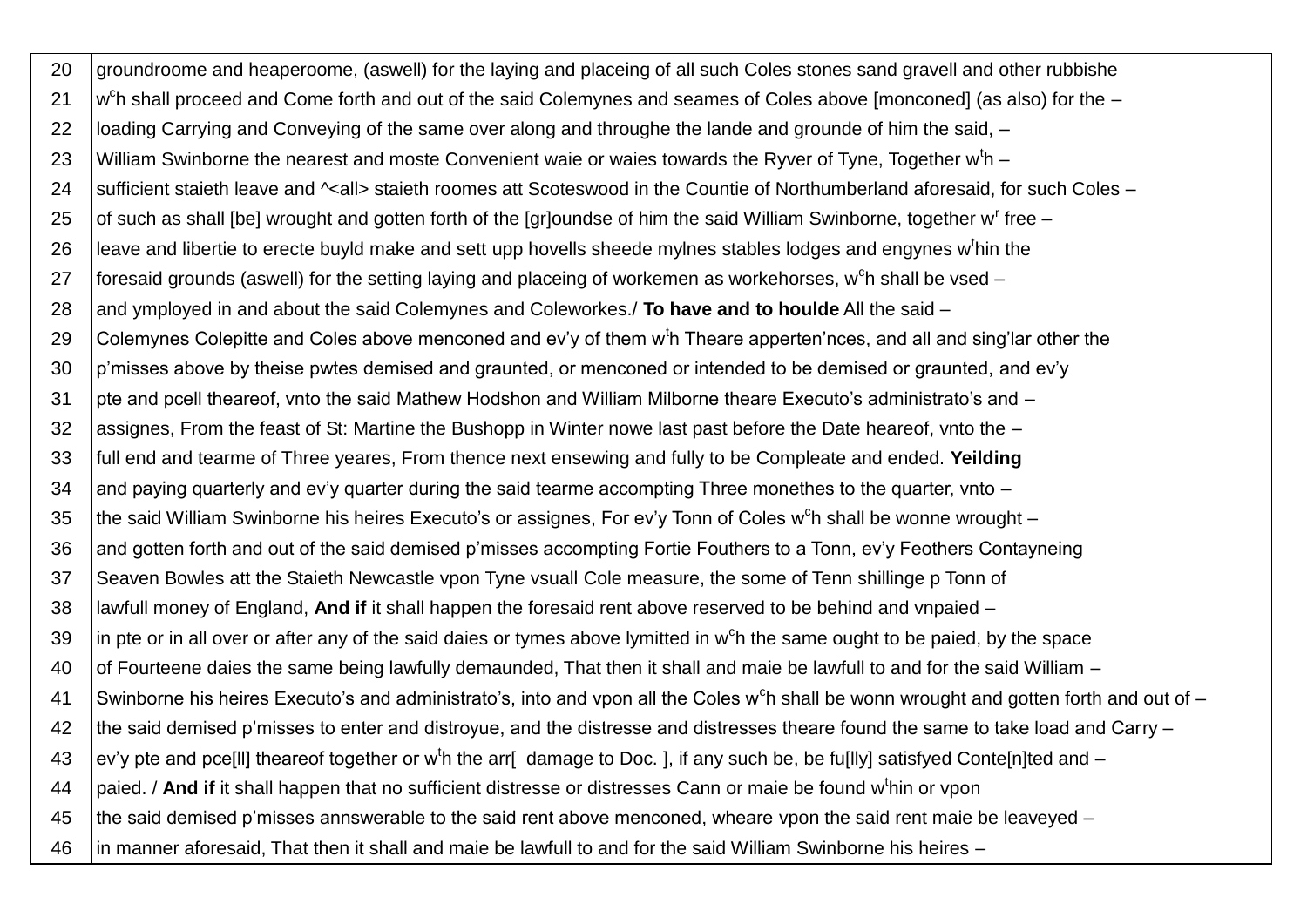47 Executo's and assignes, into all and singuler the said demised p'misses w<sup>t</sup>h apperten'nces and ev'y pte and pcell theareof wholie to reenter retaine repossesse have againe and reenioye, as in his and theare firste and former estate, and the said 48 Mathew Hodshon and William Milborne and either of them and the Executo's administrato's and assignes of them and either of 49 them, theareof and thearefrom vtterly to expell putt out and amove, any thinge aforesaid or heare vpon to be Construed –  $50$ to the Contrary heareof in any wise notw<sup>t</sup>hstanding./ And the saide Mathew Hodshon and William Milborne 51 for them selves theare Executo's administrato's and assignes, Doe Coven'nte promisse and graunt by theise pwtes. To and 52 w<sup>t</sup>h the said William Swinborne his heires Executo's and administrato's, That they the said Mathew Hodshon or -53 William Milborne theare Executo's administrato's or assignes or some of them, shall att th'end and expiracon of ev'y Three 54 55 monethes during the said tearme. Come to a [iuste] and true acconpter and reckoning to and w<sup>t</sup>h the said William – Swinborne his heires Executo's or assignes, what numbers and quantities of Coles as are wonn wrought and gotten forth 56

[Second Page] [ZC / 2 / 1 / 13C] and out of the said demised p'misses, and att thend and expiracon of ev'y Three monethes, they the said Mathew Hodshon –  $\mathbf{1}$ and William Milborne theare Executo's administrato's or assignes, shall satisfye Contente and paid, or Cause to be paied - $\mathcal{P}$ 3 vnto the said William Swinborne his heires Executo's or assignes. All and ev'y such some and somes of money after the raite and price above menconed as shall then appeare to be dew vnto him or them for and in respecte of - $\overline{4}$ 5 the Coles w<sup>c</sup>h shall be then wonn wrought and gotten forth and out of the said demised p'misses in sev'all or in -6 Comon w<sup>t</sup>hout further drift or delaie, And also that the said Mathew Hodshon and William Milborne theare Executo's or administrato's, shall dewlie paie, vnto the said William Swinborne his heires or assignes, the rent  $\overline{7}$ of Tenn shillinge of lawfull English money for ev'y Tenn of Coles w<sup>c</sup>h shall be wonn wrought and gotten out of the said -8 Demised p'misses vnto the said William Swinborne his heires Executo's or administrato's in manner and forme aforesaid  $\mathbf{Q}$ and shall take such Course w'h the Comittee for the Countie of Northumberland. That he said rent of Tenn shillinge –  $10$ p Tonn Come Cleare and freely vnto the said William Swinborne his heires Executo's or assignes w'hout any Charge  $11$ to be ymposed vpon the said rent, and w'thout any incombrannce or Cost whatsoever (excepte gen'all Cesses) (if any  $12$ be laid vpon the whole Colyerie of Benwell, and then if any such be it is beare according to a Sixt pte throughe –  $13$ the whole Lordshipp of Benwell aforesaid./ And the saide William Swinborne for himself his heires Executo's  $14$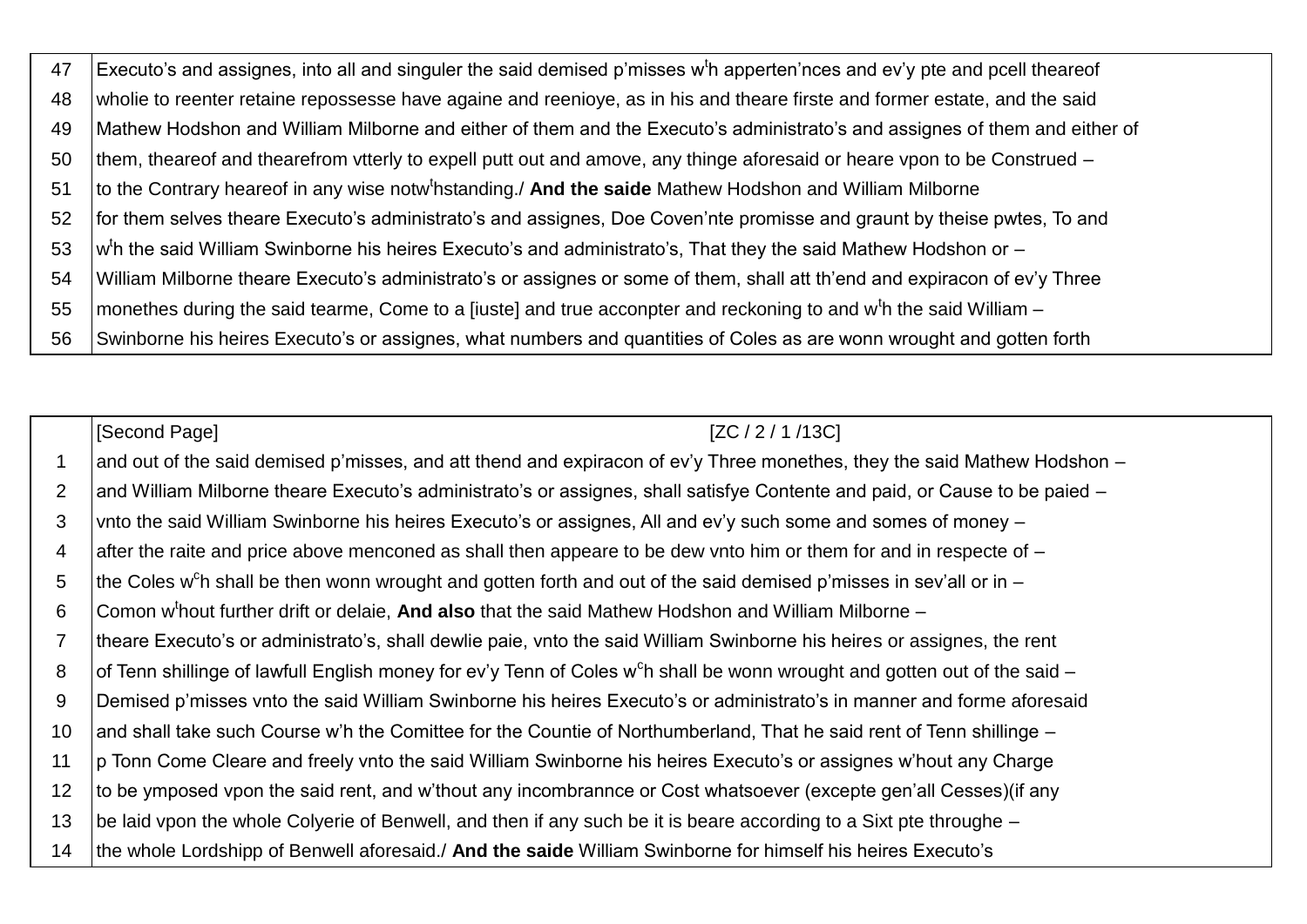15 | administrato's and assignes, doth Coven'nte promisse and graunt by theise pwtes, To and w<sup>t</sup> the said Mathew Hodshon -16 and William Milborne theare Executo's administrato's and assignes, That if the said Mathew Hodshon or William – 17 Milborne theare Executo's administrato's or assignes or any of them, have att t'end and expiracon of the said tearme of – 18 Three yeares, sincke any pitt or pitte w'hin the said demised p'misses readie Convenient and profittable for working of Coles 19 whearein or wheareatt the said Mathew Hodshon and William Milborne theare Executo's or assignes shall att thend – 20 of the foresaid tearme, either Contente and paie, or Cause to be repaied, vnto the said Mathew Hodshon or William – 21 Milborne theare Executo's or all and ev'y such some and somes of money, as they the said Mathew Hodshon – 22 and William Milborne theare Executo's or administrato's have defraved disbursed or laid forth For about touching and – 23 Conserneing the wyneing working gayneing and getting of the same pitt or pitte trenche or trenches or the driveing of – 24 any drifte or driftes any manner of waie howsoever, ([Or] otherwise) shall pmitt and suffer them the said Mathew – 25 Hodshon and William Milborne theare Executo's administrato's and assignes, in the yeare next following after thend of the 26 said tearme heareby graunted, to wynn worke obtayne and gett forth and out of the said demised p'misses, such and so  $-$ 27 | maney Coles att the raite and price above men'coned, as will amount vnto and Counterparte the Charges expences – 28  $\,$  and somes of money, w $^{\circ}$ h shall be so expended disbursed or laid forth in and about the wynneing working gayneing – 29 and getting of such pitt or pitte any manner of waie howsoever, w<sup>t</sup> hout any lett stopp trouble hinderannce or [eney] 30 Imollestacon of the said William Swinborne his heires Executo's or assignes or any of them, or of any other pson or psons – 31 whatsoever, Claymeing by From or vnder him or them or any of them, **And also** that he the said William Swinborne 32 his heires Executo's and administrato's, shall paie and discharge or Cause to be paid and discharged, All Cessemente 33 w  $c$ h the said demised p'misses shall be uistly and equally Charged w<sup>t</sup>hall during the said tearme heareby graunted 34 and theareof and of ev'y pte and pcell theareof, shall Clearely acquite and discharge the said Mathew Hodshon and William 35 Milborne theare Executo's and administrato's and likewise the said demised p'misses and ev'y of them, **And further**  36 that they the said Mathew Hodshon and William Milborne theare Executo's administrato's and assignes, shall and maie – 37 From henceforth for and during all the said tearme of Three yeares by vertue of theise pwtes, according to the 38 tennor and true meaneing heareof, peaceably and quietly have hould occupie enter into possess and einoye, All the 39  $\vert$ p'demised p'misses w<sup>t</sup>h apperten'nces above by theise pwtes demised and graunted or menconed or intended to be 40 | demised or graunted and ev'y pte and pcell heareof (excepte before excepted) w<sup>t</sup>hout any lett trouble denyall 41 Mollestacon interrupcon or disturbannce of the said William Swinborne his heires Executo's administrato's or –